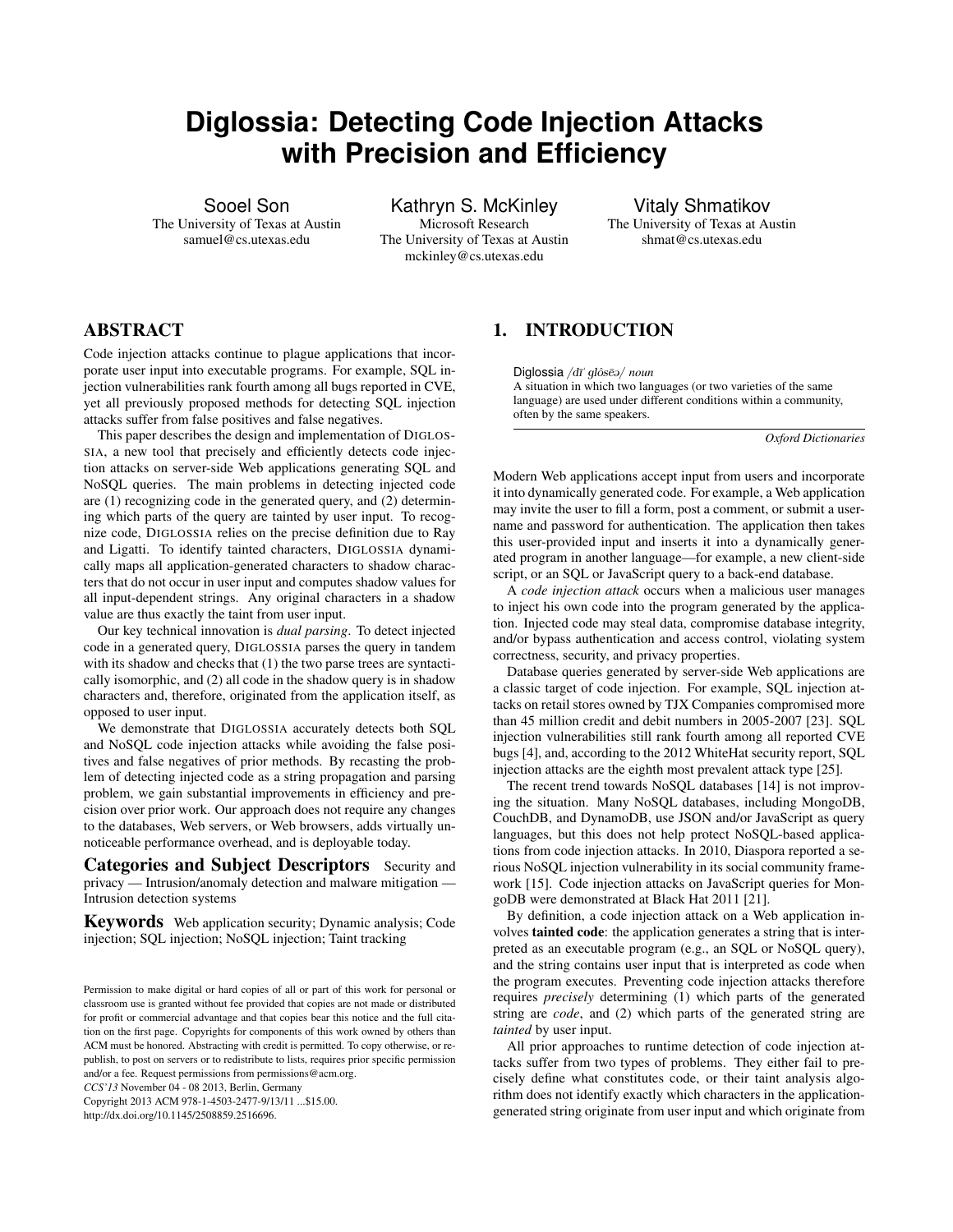the application itself. Errors of both types lead to false positives (benign queries rejected) and false negatives (code injection attacks accepted as valid queries).

*Our contributions.* We design, implement, and evaluate DIGLOS-SIA, a new runtime tool that precisely and efficiently detects code injection attacks. The key idea behind our approach is to transform the problem of detecting injected code into a string propagation and parsing problem.

In tandem with the application computing its output string, DIGLOSSIA computes a *shadow* of this string. The purpose of the shadow is to identify user input in the application-generated string. In the shadow string, all characters introduced by the application itself are remapped to a shadow character set, which is disjoint from all characters in user input; the shadow value thus precisely encodes which characters came from user input and which came from the application. To precisely identify code, DIGLOSSIA relies on the definitions by Ray and Ligatti [17]. DIGLOSSIA uses a novel *dual parsing* technique to compare the shadow string with the actual string generated by the application and ensure that the actual string does not contain any code tainted by user input.

Our basic approach is language-agnostic and does not depend on the details of the language used to implement the application, nor the target language of the generated string. For concreteness, our DIGLOSSIA prototype works with server-side PHP applications generating database queries in SQL, JSON, or JavaScript. Consequently, we use the term *query* for the generated string.

*Defining code injection attacks.* Ray and Ligatti show that defining code simply as pre-specified keywords and operators does not provide a clear distinction between code and non-code. Instead, precisely identifying code and non-code requires parsing the query [17].

Following Ray and Ligatti, only values (numeric and string literals) and reserved values (NULL, TRUE, etc.) are *non-code*. *Code* comprises all reserved keywords, operators, and method calls, as well as all uses of bound identifiers (variables, types, and method names). Note that this definition forbids the dangerous programming practice where certain user inputs are intended by a developer to be interpreted as code in the query. In the absence of strict access control on database operations, this practice may lead to arbitrary code execution and should be deprecated.

With their definition of code and non-code in hand, Ray and Ligatti show that all prior approaches for detecting code injection suffer from false negatives and false positives. They illustrate these inaccuracies with 11 SQL injection attacks and non-attacks, which are explained in detail in Section 3.1 and summarized in Table 1. For example, the attack in Case 5 injects a call to a bound method. All prior approaches miss this attack, but DIGLOSSIA detects it. On the other hand, Case 7 shows how a use of a reserved literal (TRUE) causes at least one prior tool to report a false positive whereas DIGLOSSIA correctly classifies this case.

*Value shadowing.* To identify taints efficiently, DIGLOSSIA dynamically creates a shadow string for each query issued by the application P. In the shadow query, all application-generated parts use shadow characters, while all tainted parts—i.e., substrings originating from user input—use original characters.

When  $P$  is invoked, DIGLOSSIA dynamically generates a set of shadow characters that occur in neither user input, nor the query language. DIGLOSSIA then creates a one-to-one map from each character used by the query language to a unique shadow character.

As P executes, DIGLOSSIA computes *shadow values* for all strings computed by  $P$  that depend on user input. DIGLOSSIA follows the control flow of  $P$ 's execution and performs shadow

operations only on input-dependent string and character array operations. In a shadow string, all characters  $c$  originating from  $P$ are remapped to shadow characters sc where  $sc = map(c)$ , while all characters originating from user input remain intact. Value shadowing is a precise, lightweight way to propagate characterlevel taint information. We implement this functionality as a PHP interpreter extension that dynamically remaps characters and computes shadow values in tandem with the string and character array operations performed by P.

*Dual parsing.* To guarantee that the query issued by the application  $P$  does not contain injected code, it is sufficient to ensure the following two properties. First, the shadow query must not contain injected code (technically, the code in the shadow query must not be tainted by user input). Second, the actual query must be syntactically isomorphic to the shadow query.

When  $P$  issues a query, DIGLOSSIA examines this query and its shadow using a *dual parser*. Dual parsing is the key technical innovation in DIGLOSSIA. For any string accepted by the original query language, the dual parser accepts the same string, as well as strings in which the original characters are replaced with their corresponding shadow characters. DIGLOSSIA examines the parse trees of the actual query and its shadow and establishes the following two conditions:

- 1. There is a one-to-one mapping between the parse tree of the actual query and the parse tree of the shadow query. In particular, all code in the actual query maps exactly to equivalent code in the shadow query.
- 2. The shadow query does not contain any code in the original language L.

If either condition does not hold, DIGLOSSIA reports a code injection attack. Intuitively, the presence of any original-language code in the shadow query and/or any syntactic difference between the actual query and its shadow indicate a code injection attack.

*Evaluation and deployability.* We demonstrate the precision and efficiency of DIGLOSSIA on 10 open-source PHP Web applications that issue queries to relational MySQL and MongoDB NoSQL back-end databases. DIGLOSSIA detects all 25 code injection attacks we attempted against these applications with no perceptible performance overhead.

Unlike prior tools, DIGLOSSIA correctly classifies 10 out of 11 challenging cases described by Ray and Ligatti [17]—see Table 1. The sole exception is the case where user input is a number specifying how many objects of a certain type to allocate. Even though Ray and Ligatti classify this case as code injection, this is a matter of opinion. We instead classify all integer literals in SQL type definitions as values—for example, 64 in *CHAR(64)* [22]. Therefore, DIGLOSSIA does not report Case 10 in Table 1 as a code injection.

By recasting the problem of detecting code injection attacks as a string propagation and parsing problem, we gain substantial improvements in efficiency and precision over prior work. DIGLOS-SIA uses shadow values only to detect injected code and does not actually submit shadow queries to the database. Therefore, in contrast to SQL keyword randomization [2] and complementary encoding [11], DIGLOSSIA does not require any changes to Web applications, databases, query parsers, Web servers, or Web browsers. Unlike these tools, DIGLOSSIA can be deployed *today*.

## 2. RELATED WORK

This section compares our approach with prior techniques for statically detecting SQL injection vulnerabilities in Web applications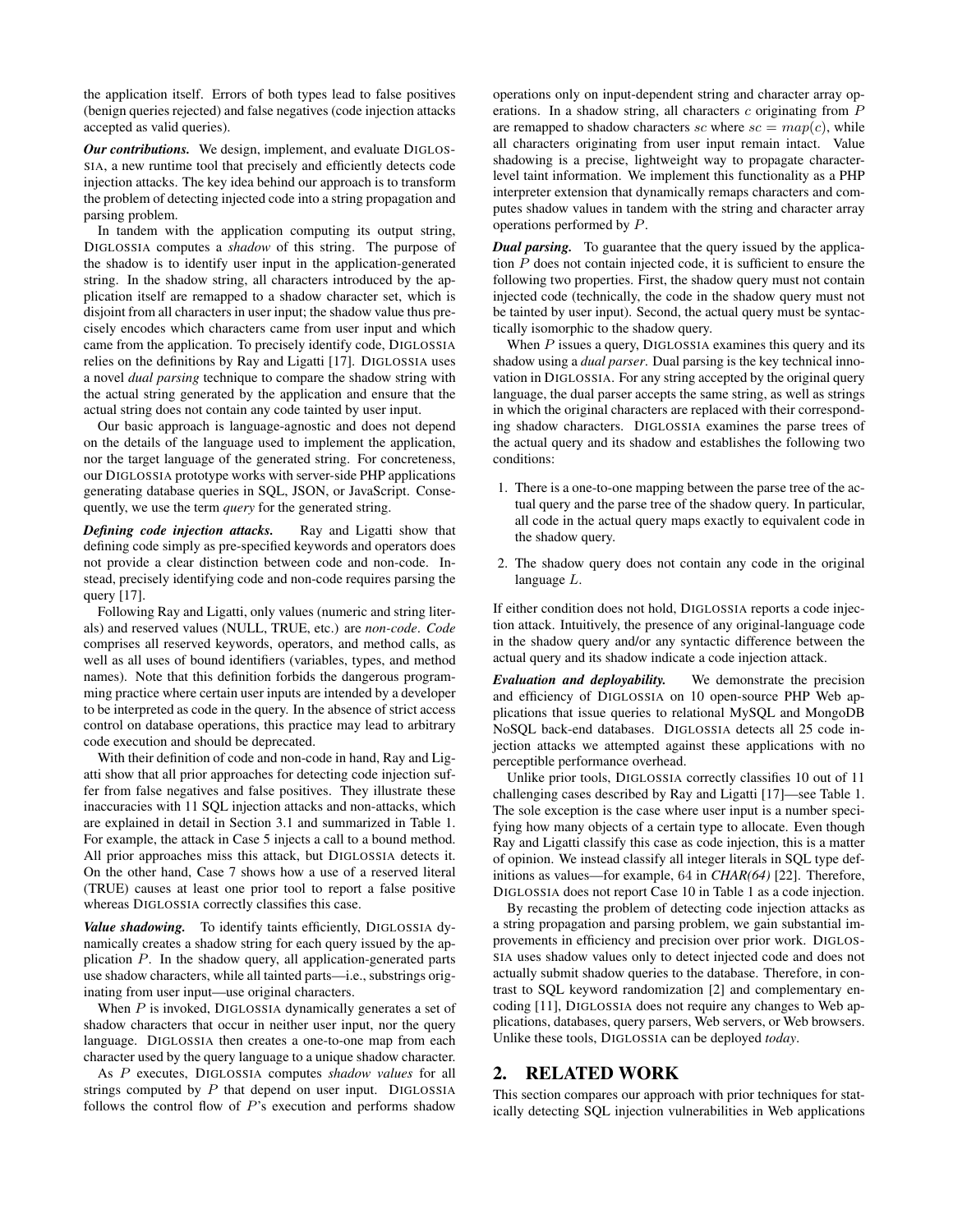|                                                                                                                                                                                                                                                                                                                                                                                                                                                                                                                                             | 1 | 2   | 3                                            | 4                                                         | 5                    | 6                     |                                                                      | 8                                   | 9   | 10  | 11  |
|---------------------------------------------------------------------------------------------------------------------------------------------------------------------------------------------------------------------------------------------------------------------------------------------------------------------------------------------------------------------------------------------------------------------------------------------------------------------------------------------------------------------------------------------|---|-----|----------------------------------------------|-----------------------------------------------------------|----------------------|-----------------------|----------------------------------------------------------------------|-------------------------------------|-----|-----|-----|
| Yes<br>Ray and Ligatti's definition of code injection [17]                                                                                                                                                                                                                                                                                                                                                                                                                                                                                  |   | Yes | Yes                                          | No                                                        | Yes                  | Yes                   | No.                                                                  | Yes                                 | Yes | Yes | No. |
| Yes<br><b>Tools</b><br>Yes<br>Yes<br>No<br>N <sub>0</sub><br>Halfond et al. [5], Nguyen-Tuong et al. [13]<br>Yes<br>Yes<br>Xu et al. [26]<br>Yes<br>N <sub>0</sub><br>N <sub>0</sub><br><b>SOLCHECK</b> [20]<br>Yes<br>N <sub>0</sub><br>No<br>Yes<br>N <sub>0</sub><br>CANDID <sup>[1]</sup><br>Yes<br>N <sub>0</sub><br>Yes<br>Yes<br>No                                                                                                                                                                                                  |   |     | No<br>N <sub>0</sub><br>N <sub>0</sub><br>No | N <sub>0</sub><br>N <sub>0</sub><br>N <sub>0</sub><br>Yes | No<br>No<br>No<br>No | No<br>No<br>No.<br>No | N <sub>0</sub><br>N <sub>0</sub><br>N <sub>0</sub><br>N <sub>0</sub> | Yes<br>Yes<br>N <sub>0</sub><br>Yes |     |     |     |
| Yes<br>Yes<br>Yes<br>Yes<br>Yes<br><b>DIGLOSSIA</b><br>No<br>No.<br>Yes<br>SELECT * FROM t WHERE flag=TRUE<br>1<br>SELECT bal FROM acct WHERE pwd=" OR 1=1 - -"<br>2<br>8<br>SELECT * FROM t WHERE flag=aaaa<br>SELECT balance FROM acct WHERE pin= exit()<br>3<br>9<br>WHERE flag= $1000 >$ GLOBAL<br>SELECT * FROM t WHERE flag=password<br>SELECT * FROM properties WHERE filename='f.e'<br>10<br>CREATE TABLE t (name CHAR(40))<br>4<br>5<br>11<br>SELECT * FROM t WHERE name='x'<br>$\ldots$ pin= $\mathrm{exit}()$<br>6<br>pin=aaaa() |   |     |                                              |                                                           |                      | Yes                   | N <sub>0</sub>                                                       | No.                                 |     |     |     |

Table 1: Canonical code injection attacks and non-attacks misclassified by prior methods. Underlined terms are user input.

and dynamically detecting attacks exploiting these vulnerabilities. In Section 3, we explain Ray and Ligatti's examples shown in Table 1 and why prior methods misclassify between 5 and 8 of these 11 examples.

*Static methods.* Static methods use pointer and taint analysis to find unsanitized data flows from user input to database queries [6,9, 19]. These methods can verify that a sanitization routine is always called on tainted inputs, but not whether sanitization is performed correctly. Since incorrectly sanitized input may cause an injection attack, it is essential to precisely model the semantics of string operations performing sanitization. Wassermann and Su model string operations as transducers and check whether non-terminals in the query are tainted by user input [24]. Static dataflow analysis must be conservative, thus static methods inevitably suffer from false positives.

*Dynamic methods.* Most dynamic methods aim to precisely track the source of every byte and thus determine which parts of the query come from tainted user input and which come from the application itself [3, 5, 13, 16, 26]. All of these tools use a simple, imprecise definition of "code" and consequently suffer from false positives and false negatives (see Table 1).

To avoid the expense of byte-level taint tracking, several dynamic methods modify and examine inputs and generated queries. For example, Su and Wassermann wrap user input with metacharacters, propagate meta-characters through string operations in the program, parse the resulting query, and verify that if a metacharacter appears in the parse tree, then it is in a terminal node and has a parent non-terminal such that the meta-characters wrap the descendant terminal nodes in their entirety [20]. This approach suffers from false positives and false negatives because how to wrap input (e.g., the entire input string, each word, and/or each numeric value) depends on the application generating the query.

To infer the tainted parts of the query, Sekar proposes to measure similarity between the query and user input [18], while Liu et al. compare the query to previous queries generated from benign inputs [8]. In addition to being unsound, these heuristics do not use a precise definition of code and non-code and thus suffer from false positives and false negatives.

CANDID performs a shadow execution of the program on a benign input "aaa. . . a", compares the resulting query with the actual query, and reports a code injection attack if the queries differ syntactically [1]. As Ray and Ligatti point out, this analysis is insufficient to differentiate code from non-code [17]. Furthermore, CAN-

DID cannot tell which parts of the query came from user input and which came from the application itself, and thus cannot detect injected identifiers (where user input injects a bound variable name that occurs elsewhere in the query), injected method invocations, and incorrect types of literals—see examples in Section 3.3.

*Randomization and complementary encoding.* To prevent injection of SQL commands, SQLrand remaps SQL keywords to secret, hard-to-guess values [2]. Applications must be modified to use the remapped keywords in the generated queries, and database middleware must be modified to decrypt them back to original keywords. The mapping must remain secret from all users. This approach requires pervasive changes to applications and database implementations and is thus difficult to deploy.

Mui et al. suggest using complementary encoding for user input [11]. The goal is to strictly separate the character set appearing in user input from the character set used by the system internally. This approach cannot be deployed without changing databases, Web browsers, and all other systems dealing with user input.

In contrast, DIGLOSSIA is a simple PHP extension that does not require any modifications to applications or databases.

# 3. EXAMPLES OF CODE INJECTION

This section gives examples of SQL, NoSQL, and syntax mimicry code injection attacks.

# 3.1 SQL injection attacks

We illustrate SQL injection attacks using 11 canonical examples described by Ray and Ligatti [17]. Table 1 shows how five prior tools and DIGLOSSIA classify these cases. Underlined terms are user input. Below, we review each attack and non-attack on this list and explain how DIGLOSSIA improves over prior work.

- 1. SELECT bal FROM acct WHERE pwd="OR 1=1 --' This case is the classic SQL injection attack with a backquote that ends a string and injects user input as code into the query. All tools detect this code injection. DIGLOSSIA detects it because the injected code "OR", "=", and "-" appears in original characters in the shadow query.
- 2. SELECT balance FROM acct WHERE pin= exit() User input injects exit(), which is a built-in function call. SQLCHECK misclassifies this case because the function call is an ancestor of complete leaf nodes (injected) in the query's parse tree. DIGLOSSIA detects this injection because *exit* is a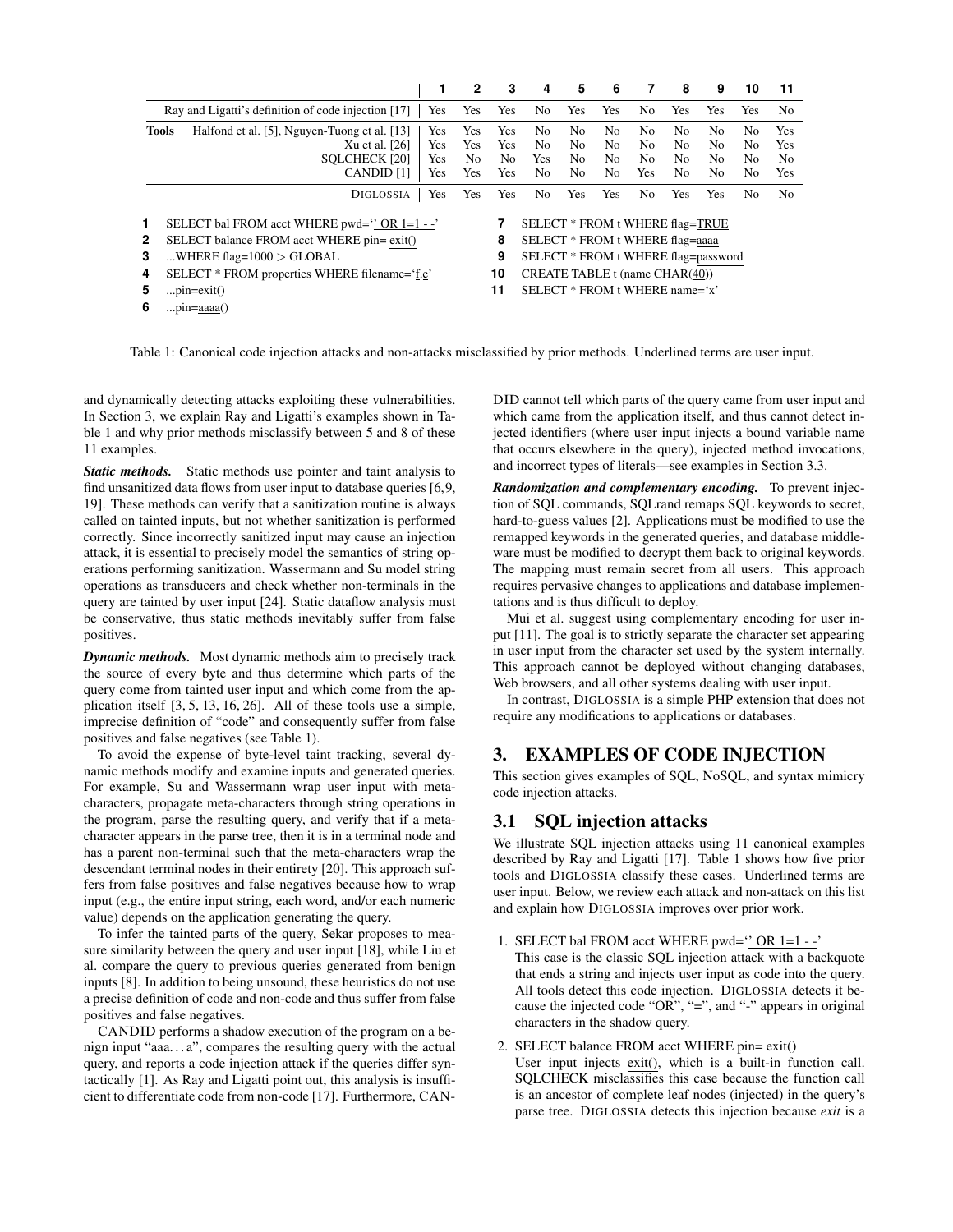bound variable (and, therefore, code), yet appears in original characters in the shadow query.

3. ...WHERE flag=1000>GLOBAL

The injected ">" is code that SQLCHECK misses because, again, this input is correctly positioned in the parse tree. DIGLOSSIA detects it because > is code, yet appears in original characters in the shadow query.

4. SELECT \* FROM properties WHERE filename='f.e'

Even if *f.e* is an object reference, the quotes enforce its interpretation as a string. SQLCHECK strips off quotes and misclassifies *f.e* as a reference, generating a false positive. All other tools, including DIGLOSSIA, correctly classify this input as a string literal and not an injection.

5. ...pin=exit()

All tools except DIGLOSSIA miss the injection of the exit identifier because they do not reason about bound names at all. DIGLOSSIA detects code injection because *exit* is bound (and, therefore, code), yet appears in original characters in the shadow query.

6. ...pin=aaaa()

When the identifier is undefined, only DIGLOSSIA correctly detects code injection.

7. SELECT \* FROM t WHERE flag=TRUE

Since the injected TRUE is a literal value, this case is not an attack. CANDID incorrectly classifies this input as code injection because the TRUE literal is parsed to a different terminal than the benign input "aaaa", which is parsed to an identifier. DIGLOSSIA correctly parses this input as a literal in both the actual query and its shadow, and does not report an attack.

8. SELECT \* FROM t WHERE flag=aaaa

This attack injects a bound identifier (equal to the benign input used by CANDID) into the query. It is missed by all prior methods. DIGLOSSIA detects code injection because *aaaa* is bound (and, therefore, code), yet appears in original characters in the shadow query.

9. SELECT \* FROM t WHERE flag=password

This attack injects a bound identifier into the query and is missed by all prior methods. DIGLOSSIA detects code injection because *password* is bound (and, therefore, code), yet appears in original characters in the shadow query.

10. CREATE TABLE t (name CHAR(40))

DIGLOSSIA does not detect this case as code injection. Unlike Ray and Ligatti, we consider integer literals, even in SQL type definitions, to be values, thus this case is not an injection attack from our viewpoint.

11. SELECT  $*$  FROM t WHERE name= $\frac{x}{x}$ 

Since the injected  $x'$  is a string literal, this case is not an attack. CANDID uses 'aaa' instead of 'x' in the shadow execution; they are different terminals and CANDID incorrectly reports a code injection attack. Xu et al. classify this case as an attack because tainted meta-characters (quotes) appear in the query. Halfond et al. also classify this case as an attack because quotes do not come from a trusted source. DIGLOSSIA, on the other hand, parses 'x' into a literal in both the actual query and its shadow, and correctly does not report an attack.

# 3.2 NoSQL injection attacks

Modern Web applications are increasingly using NoSQL backend data stores instead of relational SQL databases. NoSQL is a new class of distributed, scalable databases [14] that store data in

| mongouoaumm.pnp                                                                                                                                                    |
|--------------------------------------------------------------------------------------------------------------------------------------------------------------------|
| $1 \leq ?$                                                                                                                                                         |
| $\cdots$                                                                                                                                                           |
| $\frac{1}{3}$ if (! \$document) {                                                                                                                                  |
| $\texttt{Sdocument} = \texttt{findMongoDbDocument}(\texttt{S REOUEST} \mid \texttt{search} \mid \texttt{S})$<br>\$ REQUEST['db'], \$ REQUEST['collection'], true); |
| $$customId = true$ ;                                                                                                                                               |
| ł                                                                                                                                                                  |
| $\cdots$                                                                                                                                                           |
| function findMongoDbDocument (\$id, \$db, \$collection,<br>$$forceCustomId = false)$                                                                               |
|                                                                                                                                                                    |
| global \$mongo;                                                                                                                                                    |
| $\text{\$collection} = \text{\$mongo}\rightarrow \text{selectDB}(\text{\$db}) \rightarrow \text{selectCollection}$<br>$(scollection)$ ;                            |
| $\cdots$                                                                                                                                                           |
| \$document =\$collection $\rightarrow$ findOne( $\arctan$ ) ('_id' => \$id));                                                                                      |
| $\cdots$                                                                                                                                                           |
|                                                                                                                                                                    |
| .                                                                                                                                                                  |
| ?>                                                                                                                                                                 |
| Attack URL                                                                                                                                                         |
|                                                                                                                                                                    |

http://victimHost/mongodbadmin.php?search[\$ne]=1&db=test&collection=test

#### Figure 1: JSON injection vulnerability.

key-value pairs. NoSQL databases include Amazon's DynamoDB, MongoDB, CouchDB, and several others. For example, MongoDB is an open-source, document-oriented NoSQL database that supports JSON and JavaScript as query languages. It has been adopted by Craigslist, Foursquare, and other popular Web services [10].

NoSQL databases are as vulnerable to code injection attacks as SQL databases. For example, we found four PHP MongoDB-based applications in GitHub with injection vulnerabilities.

Figure 1 shows a PHP application with a JSON injection vulnerability. Line 13 of *mongodbadmin.php* in Figure 1 builds an array consisting of a single key-value pair, where the key is "\_id" and the value is equal to the user input obtained from \$\_REQUEST['search']. The Mongo API transforms this array into a JSON query and sends it to MongoDB. The intention is to return all database items whose  $id$  field is equal to the user-supplied value.

A malicious user, however, can set the search variable to be an array value,  $array(\$ne \gt 1)$ . In the resulting JSON query, line 13 of Figure 1 no longer compares  $_id$  for equality with  $\$id$ , but instead interprets the first element of  $\ddot{\text{ }sid}$  as a function,  $\mathcal{S}ne$ , the second element, 1, as the argument to this function, and returns all database items whose  $_id$  is not equal to 1. In this case, user input is supposed to be a string constant, but instead symbols \$ne are interpreted as code in the query.

Figure 2 shows another vulnerable PHP application. Lines 3 to 18 build a query string from user input, Line 21 sends the resulting JavaScript program to MongoDB. MongoDB evaluates this program on every key-value pair in the database and returns the pairs on which the program evaluates to "true".

The query is supposed to retrieve data whose privilege keys are the same as *userType*. The malicious URL, however, tricks the application into generating a tautology query, which always returns "true". Note that user-injected symbols ;,  $return, \}$ , and  $//$  are parsed into code in the JavaScript query:

 $function q() \{ \text{var default\_user} = 'normal';$  $var\ admin\_passwd = 'guessme';$ var userType = 1; return true;  $\}/$ ....

#### mongodbadmin.php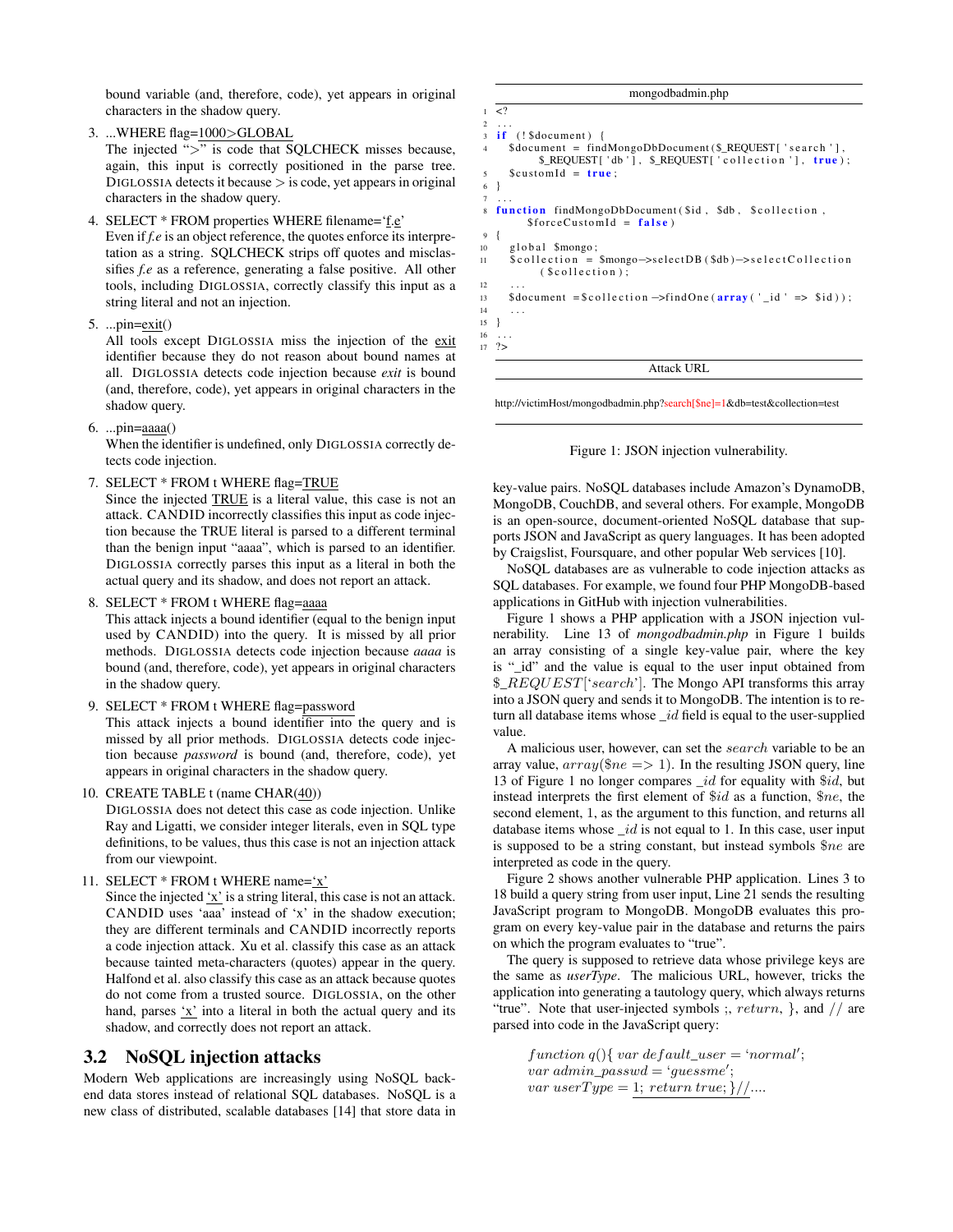```
vulfquery.php
```

```
\frac{1}{2} \frac{1}{2}2 // Build a JavaScript function query from user input
3 $ query_body =
      function q() \{var de fault_user = 'normal';
         var admin_passwd = 'guessme';
 7 v a r u s e rT y p e = " . $_GET [ ' u s e r ' ] . " ;
8 v a r use rPwd = " . $_GET [ ' passwd ' ] . " ;
9 i f ( u s e rT y p e == ' _admin_ ' && use rPwd == admin_passwd
)<br>
10 	 userType = 'admin';
11 e l s e
12 userType = 'normal';
13
14 if ( this show privilege == userType)
15 return true;
16 else
17 return false:
18  \} "
19<sup>.</sup>
20 / / I n i t i a t e a f u n c t i o n q u e r y
21 \text{S} result = \text{S}collection \rightarrow find (array (
22 'Swhere' \Rightarrow Squery_body ) ;
23 ?>
                                   Attack URL
```
http://victimHost/vulfquery.php?user=1;return true;}//

Figure 2: JavaScript injection vulnerability.

#### 3.3 Syntax mimicry attacks

The query containing injected code need not be syntactically different from a benign query (we call such injections *syntax mimicry* attacks). Consequently, detection tools such as CANDID that look for syntactic discrepancies between the actual query and the query on a benign input will miss some attacks.

|               | vulnerable.php                                                                                             |
|---------------|------------------------------------------------------------------------------------------------------------|
|               | 1 < ?                                                                                                      |
|               | 2 // Build a JavaScript query that checks whether pwd<br>field is the same as user input \$_GET['id']      |
| $\mathcal{L}$ |                                                                                                            |
|               | 4 Squery = "function $q() \{$ ";                                                                           |
|               | 5 Squery $=$ "var secret number = this pwd;";                                                              |
|               | 6 \$query $:=$ "var user try = $'$ . \$ GET ['id'] . ';";                                                  |
|               | 7 \$query .= "if (secret number!=user try) return false;";                                                 |
|               | $\text{square}$ : "squery .= "return true :"                                                               |
|               | 9 Squery $:=$ " $}'$ ;                                                                                     |
| 10            |                                                                                                            |
|               | 11 $\text{Scollection} \rightarrow \text{find} (\text{array}(' \text{where'} \Rightarrow \text{Squery}));$ |
|               | $12 \t?$                                                                                                   |
|               | Attack URL                                                                                                 |

http://victimHost/vulnerable.php?id=secret\_number

 $\overline{1}$ 

Figure 3: JavaScript syntax mimicry attack.

Figure 3 shows sample PHP code that builds a JavaScript query for a MongoDB. User input in  $\mathcal{L} GET['id']$  is supposed to be a numeric literal. If the attacker inputs secret\_number instead of a number, the query will return "true", sabotaging the intended semantics. CANDID will use "aaaaaaaaaaaa" as the benign input for secret\_number in its shadow execution and miss the attack, but DIGLOSSIA will detect it.

Figure 4 shows login.php in minibill, an actual PHP program vulnerable to syntax mimicry attacks. The attack URL makes the syntactic structures of the actual and shadow queries equivalent.

login.php in minibill

| 3<br>4<br>5 | $1 \leq ?$<br>$2$ \$O = "SELECT $*$ FROM users<br>WHERE $email = \{\$$ REQUEST $\{'$ email '] $\}'$<br>AND password='{\$_REQUEST['password']}'<br>$LIMIT 1$ ":<br>6 $\text{Sres} = \text{mysgl\_query}(\text{SQ})$ ;<br>7 ?> |
|-------------|------------------------------------------------------------------------------------------------------------------------------------------------------------------------------------------------------------------------------|
|             |                                                                                                                                                                                                                              |
|             | Attack URL                                                                                                                                                                                                                   |
|             | http://victimHost/login.php?email=no\&password=AND others='any                                                                                                                                                               |
|             | Actual query                                                                                                                                                                                                                 |
|             | <b>SELECT</b><br><b>FROM</b><br><b>WHERE</b><br>email='no\'<br>*<br><b>AND</b><br>users<br>password=' AND others='any' LIMIT 1                                                                                               |
|             | Ouery on a benign input                                                                                                                                                                                                      |
|             | SELECT * FROM users WHERE email='aaa' AND password='aaaaaaaaaaaaaaaaa'<br>LIMIT <sub>1</sub>                                                                                                                                 |

Figure 4: SQL syntax mimicry attack on *minibill*.

| reset_password_save.php in <i>phpAddressBook</i> 8.2.5                                                                                                                 |  |  |  |  |  |
|------------------------------------------------------------------------------------------------------------------------------------------------------------------------|--|--|--|--|--|
| 1 < 2<br>$spassword\_hint = $_REQUEST['password\_hint']$ ;<br>$\overline{2}$<br>\$email=\$REQUEST['email'];<br>3                                                       |  |  |  |  |  |
| $4 \ldots$<br>5 // Assume that \$cleanpw is "arbitrary"<br>6 \$query = "UPDATE users SET password='\$cleanpw',<br>password_hint='\$password_hint' WHERE email='\$email |  |  |  |  |  |
| $\text{Sres} = \text{mysgl\_query}(\text{Squery});$<br>8<br>?                                                                                                          |  |  |  |  |  |
| Attack URL exploiting CVE-2013-0135                                                                                                                                    |  |  |  |  |  |
| http://victimHost/login.php?password_hint=no\&email=WHERE zip='77051                                                                                                   |  |  |  |  |  |
| Actual query                                                                                                                                                           |  |  |  |  |  |
| UPDATE users SET password='arbitrary', password_hint='no\'<br><b>WHERE</b><br>email=' WHERE zip='77051'                                                                |  |  |  |  |  |
| Query on a benign input                                                                                                                                                |  |  |  |  |  |
| UPDATE users SET password='arbitrary', password_hint='aaa' WHERE<br>email='aaaaaaaaaaaaaaaaaa'                                                                         |  |  |  |  |  |
|                                                                                                                                                                        |  |  |  |  |  |

Figure 5: SQL syntax mimicry attack on *phpAddressBook*.

Observe, however, that the attack query refers to the others field instead of the intended password field. This particular attack may not seem damaging, but if the actual query had used *OR* instead of *AND*, the attack would have been much more serious.

Figure 5 shows another PHP program with an injection vulnerability (CVE-2013-0135). The attack URL results in this query resetting the passwords of users whose ZIP code is 77051. DIGLOS-SIA can detect syntax mimicry attacks such as this one because, unlike CANDID, it creates shadow queries from the *same input* as the actual execution. The syntactic structures of the actual and shadow queries are equivalent, but the shadow contains the code "WHERE" in original characters (since it originated from user input). Therefore, DIGLOSSIA reports an attack.

### 4. DESIGN AND IMPLEMENTATION

DIGLOSSIA is as an extension to the PHP interpreter. It is implemented in C using PECL (PHP Extension Community Library). The Web server invokes the interpreter automatically when the URL hosting a PHP application is accessed.

DIGLOSSIA has has three phases, as depicted in Figure 6 and described below.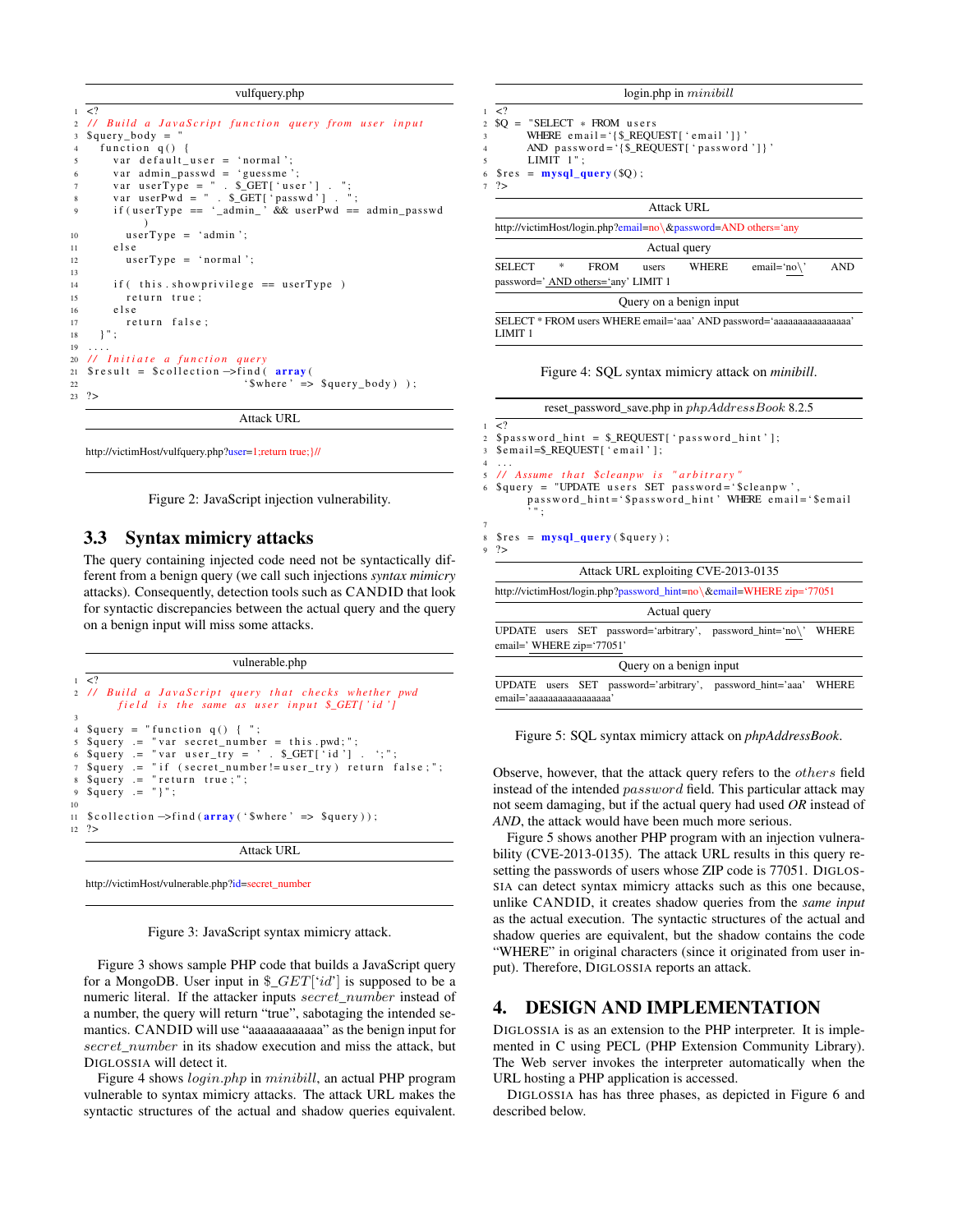

Figure 6: Overview of DIGLOSSIA.

Phase I creates a shadow character map and the dual parser.

- Phase II computes a shadow value for each string that depends on user input.
- Phase III detects injected code by examining and comparing the actual query string and its shadow.

Phase I creates a map from all characters  $c$  in the query language L to a disjoint set of shadow characters  $SC = \{map(c)\}\.$  Phase I also creates the dual parser for the shadow language SL, which is a superset of L and described in more detail in Section 4.3.

In tandem with the execution of the application, Phase II creates and computes shadow values for all strings and array operations that depend on user input. When the Web server invokes a PHP application, DIGLOSSIA creates a shadow string value for each input string, exactly equal to that string. Therefore, at the beginning of the execution, all shadow values consist only of original characters. For every subsequent string or character array computation where one or both operands already have shadow values, DIGLOS-SIA computes the shadow value for the result of the operation. If

an operand does not have a shadow value, DIGLOSSIA creates a shadow value for it by remapping each character to the corresponding shadow character. This remapping guarantees that all characters introduced by the application itself are in the shadow character set, regardless of whether they appear in the application as explicit constants, come from a library, or are generated dynamically.

When the PHP application issues a query  $q$ , Phase III intervenes and checks whether the query includes injected code. To this end, DIGLOSSIA parses q and its shadow  $q'$  with the dual parser and checks the following two conditions.

First, there must exist a one-to-one mapping between the nodes in the respective parse trees of  $q$  and  $q'$ . Furthermore, each parse tree node in  $q'$  must be a shadow of the corresponding node in  $q$ , as defined in Section 4.3. For instance, a string literal node in  $q$  must map to a string literal node in  $q'$ , except that the string in q only uses characters in C, whereas the string in  $q'$  may use characters in C ∪ SC. This isomorphism condition ensures that *shadow characters in the shadow query correspond exactly to the untainted characters in the actual query*.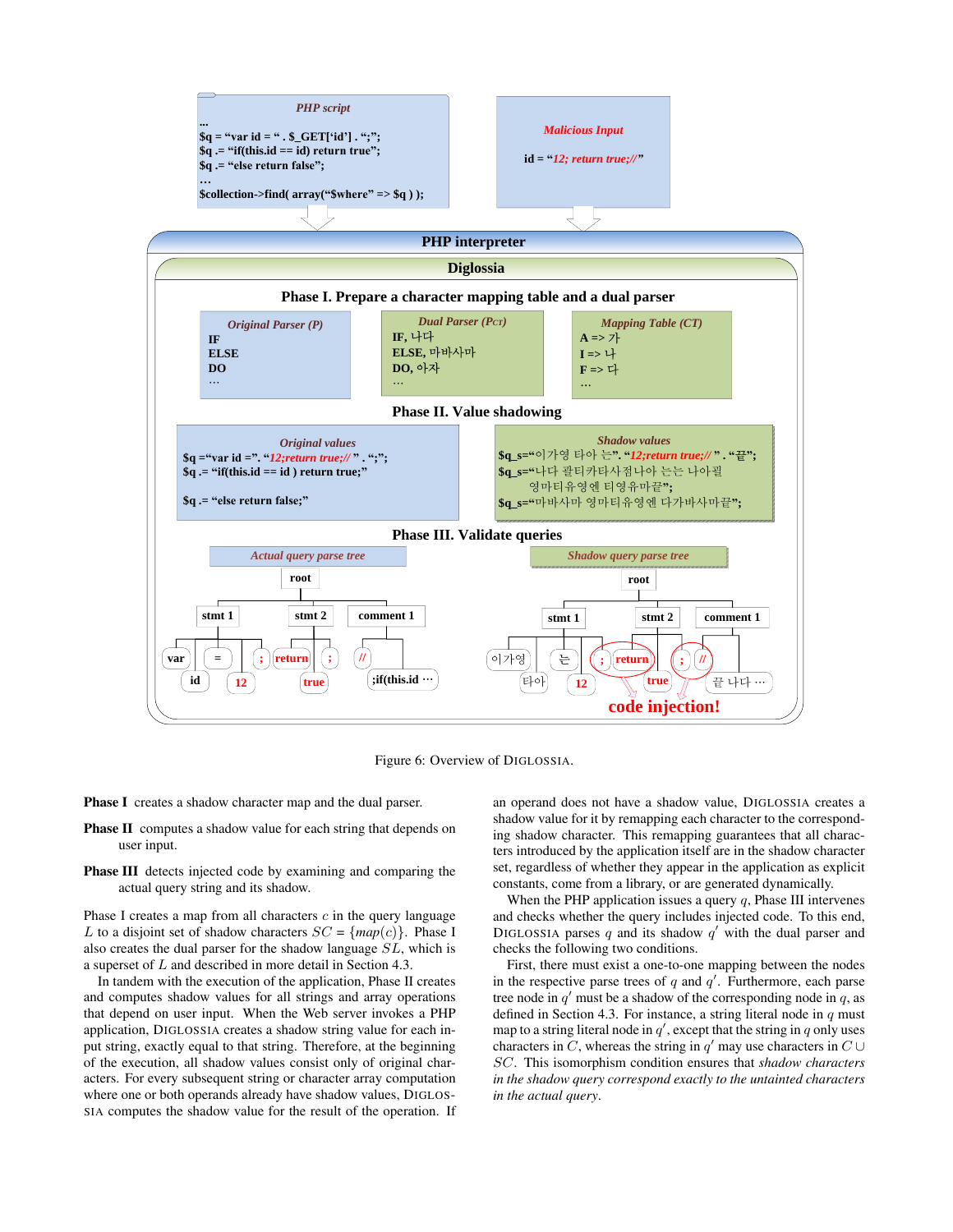Second, all code in the shadow query  $q'$  must use only the characters in SC, because all characters in C come from user input.

If both conditions are satisfied, DIGLOSSIA passes the original query  $q$  to the back-end database. Otherwise, DIGLOSSIA stops the application and reports a code injection attack.

#### 4.1 Character remapping

We implemented character remapping and dual parsing for SQL, JSON, and JavaScript query languages. These languages use ASCII characters, found on standard English keyboards, for all keywords, numerals, identifiers (variables, types, method names, etc.) and special values (NULL, TRUE, etc.). Although the languages are different and DIGLOSSIA has a separate parser for each, we use the term "query language  $L$ " generically to simplify the exposition.

Let  $C$  be the subset of ASCII characters consisting of the lowerand upper-case English alphabet and special characters (DIGLOS-SIA does not remap digits). Formally,  $\overline{C}$  includes characters whose decimal ASCII codes are from 33 to 47 and from 58 to 126. DIGLOSSIA dynamically creates a one-to-one mapping from each character in C to a shadow UTF-8 character that occurs in neither  $C$ , nor user input. Observe that since  $L$  uses only characters from  $C$ , no shadow characters appear in code written in  $L$ .

UTF-8 is a variable-byte representation that uses one to four 8-bit bytes to encode characters. The total number of UTF-8 characters is 1,112,064 and it is easy to find 84 characters among them that do not occur in user input. In our current implementation, every webpage request (i.e., every invocation of a PHP application) results in a different random map. To create this map, DIGLOSSIA (1) randomly selects two-byte shadow characters from among 1,112,064 possible UTF-8 characters, and (2) examines all variables holding user input (e.g.,  $POST$ ,  $GET$ , and  $COOKIE$ ) to ensure that shadow characters do not occur in them.

It is also possible to pre-compute a set of random mappings offline to reduce runtime overhead.

#### 4.2 Value shadowing

As the application executes, DIGLOSSIA computes shadow values for the results of all string and character array operations that depend on user input. Because DIGLOSSIA is implemented using PECL, it can directly manage memory and monitor program statements during the application's execution.

DIGLOSSIA allocates shadow values on the heap and stores their addresses in the *shadow value table* indexed by the address of the memory location for the original value. For operations that do not involve user input, including all non-string, non-array operations, conditionals, branches, arithmetic operations, etc., DIGLOS-SIA performs no computations or allocations. Therefore, the control flow of value shadowing follows the control flow of the application.

When a Web server invokes the PHP application, it passes in user inputs as strings. DIGLOSSIA allocates a shadow value for each input string, equal to the string itself, and adds this value to the shadow value table. If the application reads in additional user input, DIGLOSSIA repeats this process. These initial shadow values contain only characters from the original character set C.

Whenever the application performs a string or character array operation *lhs = operation(op1, op2)* where one or both operands (*op1* and *op2*) already have shadow values—and, therefore, the operation is data-dependent on user input—DIGLOSSIA computes the shadow value *shadow<sub>lhs</sub>* for the result as follows.

If one operand op does not already have a shadow value, DIGLOS-SIA allocates a new shadow value and remaps each character in

op to the corresponding shadow character, creating *shadow*op. Given individual characters  $c_i \in op$ ,  $shadow_{op} = map(c_0) || \dots ||$  $map(c_{n-1})$  where n is the length of op. This remapping guarantees that all characters introduced by the application itself are in the shadow character set, regardless of whether they appear in the application as explicit string literal constants, come from libraries, or are generated dynamically. DIGLOSSIA then computes

#### $shadow_{lhs} = operation(shadow_{op1}, shadow_{op2})$ .

If lhs does not have an entry in the shadow value table, DIGLOS-SIA allocates a shadow value and enters it in the table. DIGLOSSIA shadows built-in PHP string and array operations. Built-in PHP string operations include string trim, string assignment, substring, concatenation, and replacement. Built-in PHP array operations include array merge, push, pop, and assignment.

Memory for shadow values is proportional to memory tainted by user input, and shadow computations are proportional to the number of program statements that depend on user input. The number of lookups for taint information is significantly smaller than in byte-level taint tracking methods. In value shadowing, the number of lookups is the same as the number of involved values; in contrast, the number of lookups in precise byte- and character-level taint tracking methods is proportional to the byte or character length of every value. Furthermore, fine-grained taint tracking methods require heavy augmentation of built-in operations on strings and bytes to precisely propagate taint information. In contrast, value shadowing performs only the same string and array operations on shadow values as the application performs on the actual values.

Figure 6 shows an overview of our approach, in which we remap ASCII characters into Korean characters and use the latter to compute shadow values. In Figure 6, the assignment  $\sqrt[6]{q}$  = "var id = "."12; return true;  $//$ ".";"; concatenates string constants with user input. We compute the shadow value as  $\$\mathfrak{g}_s = \text{map}(\text{``var id} = \text{''}).\text{``}12;\text{return true}; // \text{''}.map(\text{``};\text{''});$ Observe that computing the shadow value involves the same concatenation operation on the shadow values as done in the original application. All strings originating from user input remain the same, but string constants introduced by the application have been remapped to (in this case) Korean UTF-8 characters. DIGLOS-SIA stores the resulting  $\mathcal{G}_q$  as the shadow of q and uses it for subsequent shadow operations.

Figure 7 illustrates how DIGLOSSIA computes shadow values. Given that \$input is 150, this PHP application computes the  $$SQL$  string to be used as the query.  $$SQL<sub>s</sub>$  is the shadow value of  $$SQL$ . Let  $SO<sub>i</sub>$  be the shadow operation corresponding to the ith line of the application (it is shown in the gray box underneath the corresponding line). The full execution sequence comprises lines 1,  $SO_1$ , 2,  $SO_2$ , 3,  $SO_3$ , 4, 6, 9,  $SO_9$ , 11,  $SO_{11}$ , 12, and 13 in order. Observe that non-string, non-character-array operations are not shadowed.

Line 13 makes the database call with the query stored in string  $$SQL$ . In this case,  $$SQL$  has a shadow value  $$SQL<sub>s</sub>$  because the query depends on user input.

#### 4.3 Detecting injected code

When the application issues a query q using calls such as *mysql\_query*, *MongoCollection::find*, or *MongoCollection::remove*, DIGLOS-SIA intervenes and compares q with its shadow  $q'$ . DIGLOSSIA checks that (1) q and  $q'$  are syntactically isomorphic, and (2) the code in the shadow query  $q'$  is not tainted. If either condition fails, it reports an attack. DIGLOSSIA performs both checks at the same time, using a *dual parser*.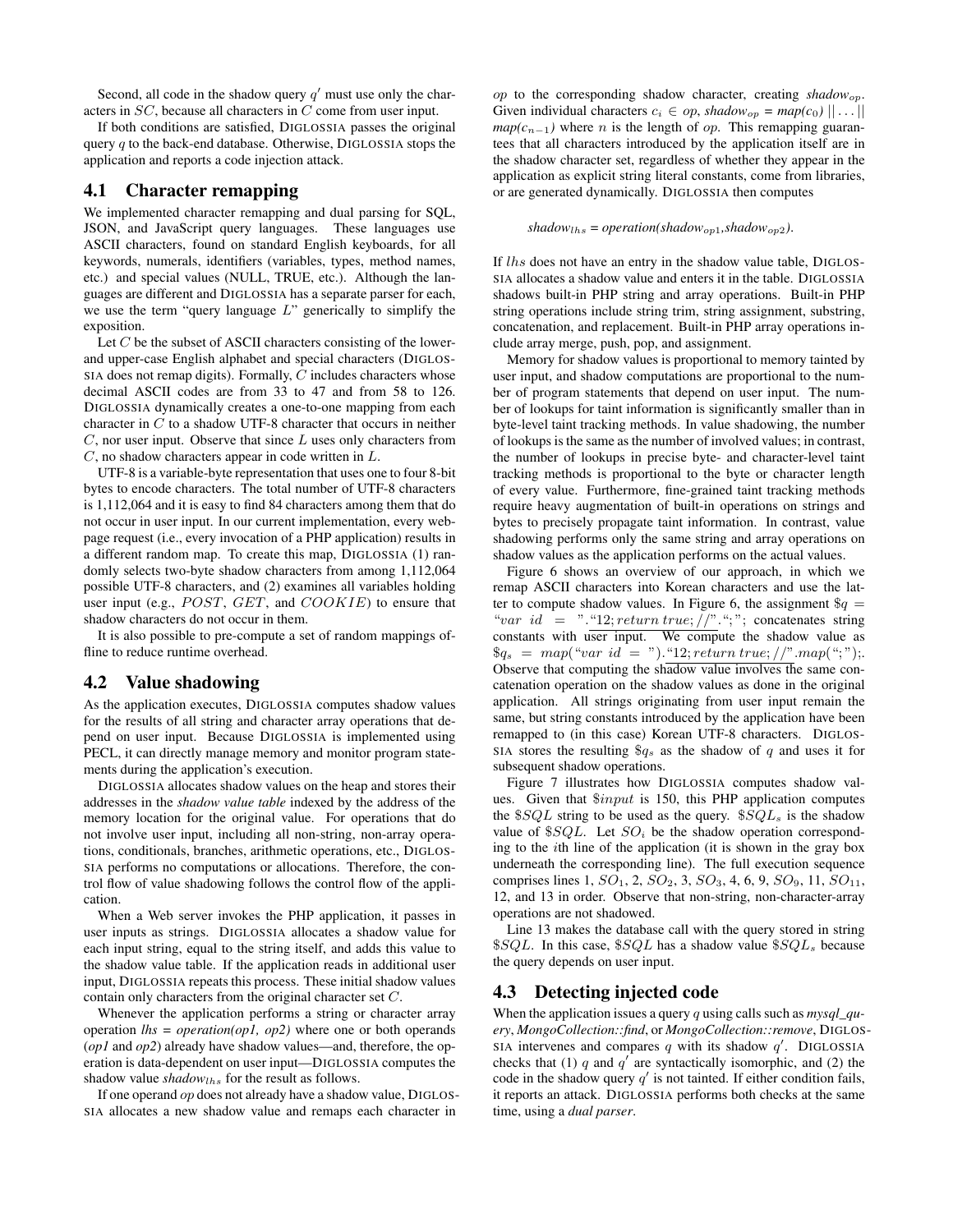| // boxes show the shadow operations<br>1 $\sinput = \S \cdot \text{GET}$ 'input'];                                         |
|----------------------------------------------------------------------------------------------------------------------------|
| $\text{Sinput } s = \$ \ GET['input']$ ;                                                                                   |
| 2 $\text{Samount} = \text{S GET}$ amount '];                                                                               |
| \$amount $s = $ GET['amount']$ ;                                                                                           |
| $3$ $$SOL = 'CCS13SELECT * FROM '$ ;                                                                                       |
| $SSOL$ s = map('CCS13SELECT * FROM');                                                                                      |
| 4 <b>if</b> (\$input < 100) {<br>$SSQL$ = $SSQL$ . 'small_numbers WHERE count < '.<br>5<br>\$amount :                      |
| $$SQL_s = $SQL_s$ . map('small_numbers WHERE count < '). \$amount_s;                                                       |
| 6 } else if $(\sin put > 200)$ {<br>$$SQL = $SQL$ . 'large_numbers WHERE count > '.<br>$\tau$<br>\$amount:                 |
| $$SQL_s = $SQL_s$ . map('large_numbers WHERE count > '). \$amount_s;                                                       |
| $8 \}$ else {<br>$$SQL = $SQL$ . 'middle_numbers WHERE count < '.<br>9<br>\$amount :                                       |
| $$SQL_s = $SQL_s$ . map('middle_numbers WHERE count < '). \$amount_s;                                                      |
| $10 \quad$<br>11 $SSQL = substr(SSQL, 6); // trim five characters from$<br>the start<br>$\$SQL_s =$ substr( $$SQL_s, 6$ ); |
| Interpose and validate (\$SQL, \$SQL_s);<br>12<br>13<br>$mysql_query($ \$SQL $);$<br>?>                                    |

Figure 7: An example of value shadowing.

Intuitively, the purpose of the dual parser is to analyze the shadow query using the grammar of the query language  $L$ , but taking into account the fact that the shadow query contains a mix of original and shadow characters. Value shadowing guarantees that all characters in  $q'$  that were introduced by the application are in the shadow character set, and all characters in  $q'$  that originate from user input are in the original character set.

We first formally define a new shadow language SL that is a superset of the original query language  $L$ . We then describe how we optimize our implementation by re-using the parser for  $L$  to parse the shadow language SL.

*Query language and grammar.* Let  $G = (N, \Sigma, R, S)$  be the context-free grammar of the query language  $L$ .  $N$  is the set of non-terminal states, representing different operations, conditionals, expressions, etc.  $\Sigma$  is the set of terminal states, disjoint from N. We will use the symbol  $\epsilon$  to refer to individual terminal states in  $\Sigma$ . R is the set of production rules that express the finite relation from N to  $(N \cup \Sigma)^*$ .  $S \in N$  is the unique start symbol.

When the parser uses this grammar  $G$  to accept a program  $P$ , it produces a parse tree that maps every character in P to a terminal. Each terminal is either *code* or *non-code*. Code terminals include operations (e.g., "+" and "-"), keywords, bound identifiers, and method calls. Non-code terminals include constant literals, string literals, and reserved symbols (NULL, TRUE, etc.).

*Shadow language and grammar.* Given a query language L and its grammar G, DIGLOSSIA defines a corresponding shadow language SL and shadow grammar SG. As described in Section 4.1, every character  $c$  used in  $L$  has a corresponding shadow character sc. Characters in SL are drawn from  $C \cup SC$ , where C is the original character set and SC is the shadow character set.

We define  $SG = (N, \Sigma_s, R_s, S)$  to be the grammar of the shadow language  $SL$ . N and S are the same as in G. For every terminal  $\epsilon \in \Sigma$ , there exists exactly one corresponding shadow terminal  $\epsilon_s \in \Sigma_s$ , defined as follows.

Let  $\sigma_{\epsilon}$  be any string accepted by  $\epsilon$ . If  $\epsilon$  is an identifier or string literal, then, for each legal character c occurring in  $\sigma_{\epsilon}$ , the shadow terminal  $\epsilon_s$  accepts c or  $map(c)$ . In other words, any identifier or string literal from the original language  $L$  can be expressed in an arbitrary mixture of original and shadow characters in the shadow language SL. For these terminals,  $\epsilon_s$  accepts a superset of  $\epsilon$ .

For any other terminal  $\epsilon$  in G, the corresponding shadow terminal  $\epsilon_s$  accepts only  $\sigma_{\epsilon}$  or  $map(\sigma_{\epsilon})$ . In other words, any non-identifier, non-string-literal terminal in the shadow language must be expressed entirely in original characters, or else entirely in shadow characters. For instance, if the query language  $L$  contains a "SE-LECT" terminal, the shadow grammar will accept "map(SELECT) \* FROM table", but not "SELEmap(CT) \* FROM table". This restriction immediately rules out some injection attacks even before the security checks described below. For example, keywords that contain both original and shadow characters will not even parse.

For each production  $rule \in R$ , SG has a corresponding  $rule_s \in R_s$ . Formally, *rule* has the form:

 $rule: n \rightarrow v_1v_2...v_l$  where  $n \in N, v \in N \cup \Sigma$ 

In  $rule_{s}$ , all non-terminals are the same as in  $rule_{t}$ , while the terminals  $\epsilon_s$  are defined as above. Consider the following example, where *rules* are the rules from the original grammar, and  $r u \overline{\textit{les}}_s$ are the corresponding rules from the shadow grammar.

|                                    | $rules: \ select\_stmt \longrightarrow SELECT\_term list\_exp table\_exp$ |
|------------------------------------|---------------------------------------------------------------------------|
| $SELECT \ term \rightarrow SELECT$ |                                                                           |
| identifier                         | $\rightarrow$ {a b }                                                      |
|                                    |                                                                           |
| $rules_s: select \; stmt$          | $\rightarrow$ SELECT_term list_exp table_exp                              |
|                                    | $SELECT\_term \rightarrow SELECT   map(SELECT)$                           |
| identifier                         | $\rightarrow$ {a b  map(a) map(b) }                                       |
|                                    |                                                                           |

The example shows one non-terminal rule and two terminal rules. Since select\_stmt  $\in G$  is a non-terminal rule, it is exactly the same in both grammars. The terminal rule for  $SELECT\_term \in$ SG accepts both SELECT and  $map(SELECT)$ , a superset of the original language, since SELECT is a keyword. The terminal rule for *identifier*  $\in$  *SG* accepts strings with an arbitrary mix of original characters  $c$  and the corresponding shadow characters  $map(c).$ 

Applying these simple transformations to the original language and parser, we create a shadow language and parser. Shadow production rules defined in this fashion do not add conflicts, thus the parser for SG produces a deterministic parse tree.

Each character map requires its own shadow grammar. Since a fresh map is dynamically generated for each page request (i.e., each invocation of a PHP application), automatically building a new parser for each execution would be expensive. Instead, DIGLOS-SIA takes advantage of the fact that the non-terminals are the same in G and SG, and there is a one-to-one correspondence between the terminals. This enables DIGLOSSIA to re-use the parser for G when parsing SG.

A parser is a function that chooses the next parsing state based on the current state and the input token. If a particular token  $t$  triggers a production rule in G (e.g.,  $SELECT\_term \in G$  in the example above), then the remapped token  $t_s$  triggers the corresponding rule in SG (e.g.,  $SELECT\_term \in SG$  in the example above). This feature enables DIGLOSSIA to use the same internal handle for both  $t$  and  $t_s$ , while extending the set of accepted characters. With this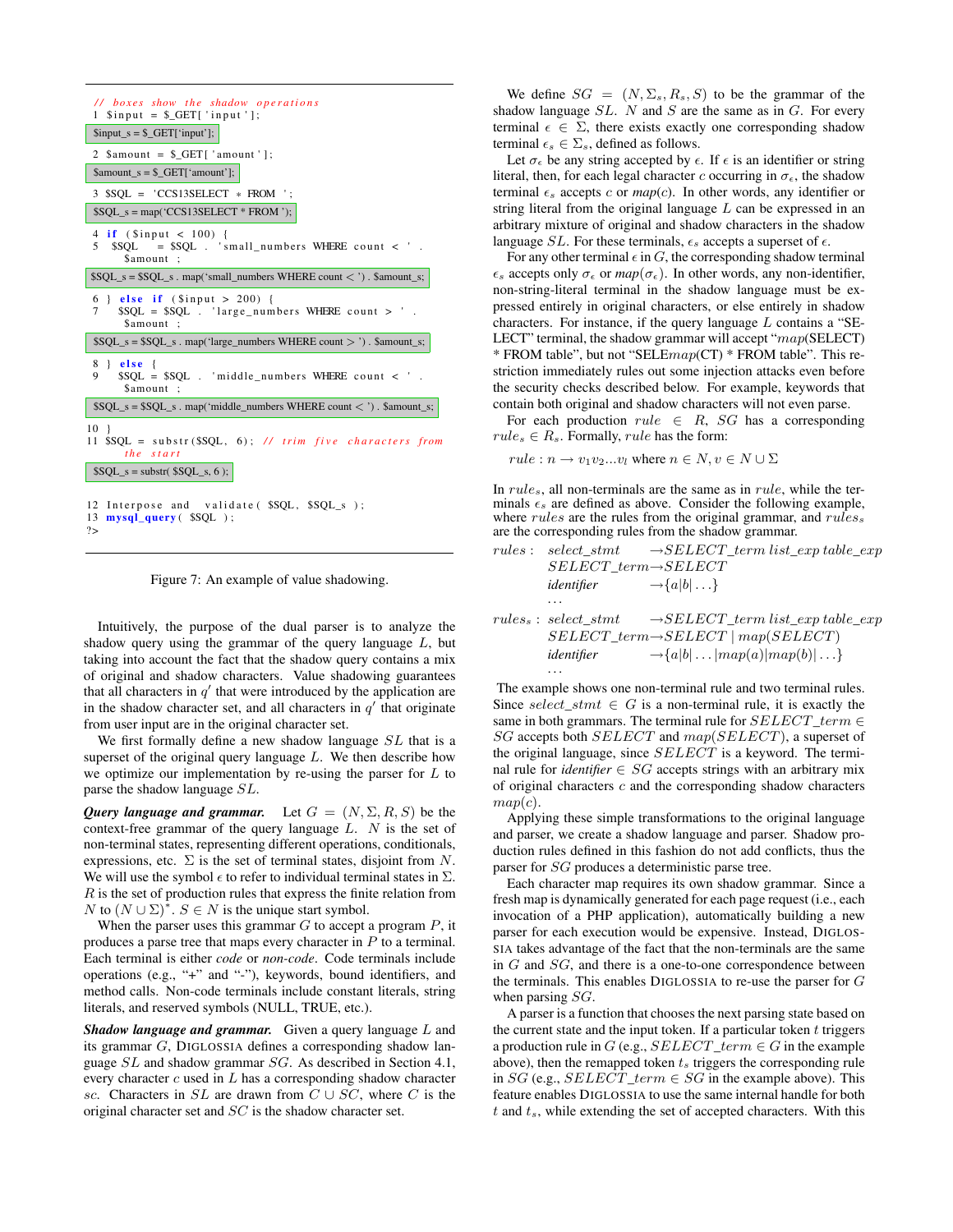optimization, DIGLOSSIA can use the same parsing tables for all dynamically generated shadows of a given query language.

*Using the dual parser to detect injected code.* Let DP be the dual parser that can parse query strings according to either the original grammar  $G$ , or the shadow grammar  $SG$  defined above.

Given the actual query  $q$  issued by the application,  $DP$  parses it using  $G$  and generates a parse tree  $T$ .  $DP$  then parses the corresponding shadow query  $q'$  and generates a parse tree  $T'$ . If  $DP$ cannot produce a parse tree for either q or  $q'$ , it rejects the query and reports a code injection attack.

Otherwise, DP compares the terminal nodes in the two parse trees,  $T$  and  $T'$ , and checks the following two conditions:

- 1. For each node  $t_i \in T$ , there exists a one-to-one mapping to  $t'_i \in$  $T'$  and, furthermore,  $t'_i$  is the shadow of  $t_i$ . For example, if  $t_i$ is a particular code operator, then  $t_i$  is the same code operator.
- 2. If  $t_i$  parses to a code terminal, then for every character  $t_{ij} \in$  $C$ , there exists a one-to-one mapping from  $t_{ij}$  to the correct shadow character  $t'_{ij} \in SC$  such that  $t'_{ij} = map(t_{ij})$ , where *map* is the shadow character map.

If either condition is violated, DIGLOSSIA reports a code injection attack.

The actual query q may only use the original characters  $c \in C$ for code, whereas its shadow  $q'$  may only use the shadow characters  $sc \in SC$  for code. For example, if an identifier terminal  $\epsilon \in q$ is generated by merging a string constant with user input, the identifier terminal  $\epsilon_s \in q'$  will contain original characters. This case is an instance of code injection because the code of the query depends on user input. DIGLOSSIA makes sure that all code terminals in  $q$ come *entirely* from the application itself and not a single character comes from user input.

On the other hand, the non-code in  $q'$  may use any combination of original and shadow characters, reflecting the fact that non-code may be derived from strings originating from user input or the application itself. For example, if the query  $q$  contains a string literal "ab", then " $map(a)map(b)$ ", " $amap(b)$ " or ' $map(a)b$ " can all occur in the shadow query  $q'$ .

In summary, given the parse tree for the actual query  $q$  and the parse tree for the shadow query  $q'$ , DIGLOSSIA checks whether the two queries agree on code and non-code. Since all code in  $q'$ that comes from the application itself is in shadow characters and all code in  $q'$  that comes from user input is in original characters, DIGLOSSIA checks whether  $q'$  contains any code in original characters and, if so, reports a code injection attack.

## 5. LIMITATIONS

DIGLOSSIA follows Ray and Ligatti's strict definition of code and non-code [17] which does not permit any user input to be used as part of code in the query. If the application developer *intentionally* incorporates user input into the query code (a dangerous and ill-advised programming practice), DIGLOSSIA will report a code injection attack when the application is executed.

The ability to recognize and separate code and non-code in the query string generated by the application critically depends on using the correct grammar for the query language. If the language accepted by the database's query parser differs from the language accepted by DIGLOSSIA's parser during its analysis, DIGLOSSIA may generate both false positives (mistakenly parse a tainted part of the query as code, even though it will not be parsed as code by the database) and false negatives (mistakenly parse a tainted part of the query as non-code, even though it will be parsed as code by the database).

| <b>Applications</b>                                                | <b>Database</b> | LoC                                | <b>Attacks</b> | <b>Detected</b> |
|--------------------------------------------------------------------|-----------------|------------------------------------|----------------|-----------------|
| MongoPress<br>mongodb-admin                                        |                 | 35,231<br>555                      |                |                 |
| mongodb_php_basic<br>rockmongo<br>MongoTinyURL<br>simple-user-auth | MongoDB         | 209<br>11,218<br>60<br>236         |                |                 |
| faqforge<br>schoolmate<br>webchess<br>MyBB with<br>MyYoutube(1.0)  | MySQL           | 1,520<br>7,024<br>5,780<br>108,267 | 12             | 12              |

Table 2: Benchmark PHP applications.

If the application passes an input-tainted string to a third-party PECL extension or some other built-in function that is not implemented in PHP, value shadowing can be incomplete because DIGLOSSIA cannot observe the string operations inside these functions. Incomplete value shadowing may lead to false negatives (missed attacks). Fortunately, unlike Java and C applications, PHP applications do not use third-party libraries heavily. For example, we did not observe any calls to third-party libraries that perform string or array operations on user inputs in our benchmarks.

## 6. EVALUATION

To evaluate DIGLOSSIA, we created a test suite of ten Web applications implemented in PHP (see Table 2). Four of our benchmark applications use MongoDB and contain NoSQL injection vulnerabilities, which we found by manual inspection of the applications' source code: mongodb\_php\_basic, mongodb-admin,  $MongoTiny URL$ , and  $simple-user-auth$ . Two,  $Mongo Press$ and rockmongo, were chosen to demonstrate the performance of DIGLOSSIA on relatively large applications. The remaining four applications were chosen because they contain known SQL injection vulnerabilities [7, 12].

We implemented concrete attacks exploiting the known vulnerabilities in the benchmark applications. We also implemented concrete instances for all of Ray and Ligatti's canonical cases listed in Table 1. All experiments were performed on an  $Intel(R)$  dual core 3.30 GHz machine with 8G of RAM.

Table 2 summarizes the results of our evaluation on the ten benchmark Web applications. The first column lists the applications, the second column shows the back-end database each application uses, the third column shows the size of the application. The fourth column shows the number of different code injection attacks we attempted against the application, while the last column demonstrates that DIGLOSSIA successfully detected all attacks.

Figure 8 shows the time it took to build the front page of each application, measured as the average of 50 runs with the database cache disabled. Range bars represent 95% confidence intervals. Most interval ranges overlap, thus the performance overhead of DIGLOSSIA is unnoticeable to the users of the application. The numbers at the top of each bar represent overhead percentages, computed by taking the time it took to build the page with DIGLOS-SIA deployed and dividing it by the original page-building time. The maximum overhead is 13%, but the actual time difference is less than 2 ms, within the variance of the original page-building time.

Figure 9 shows the performance overhead of DIGLOSSIA with the database cache enabled. The overall response times are lower, thus the overhead percentages are bigger than those in Figure 8. However, most overhead is not statistically significant compared to the variation in the page-loading time.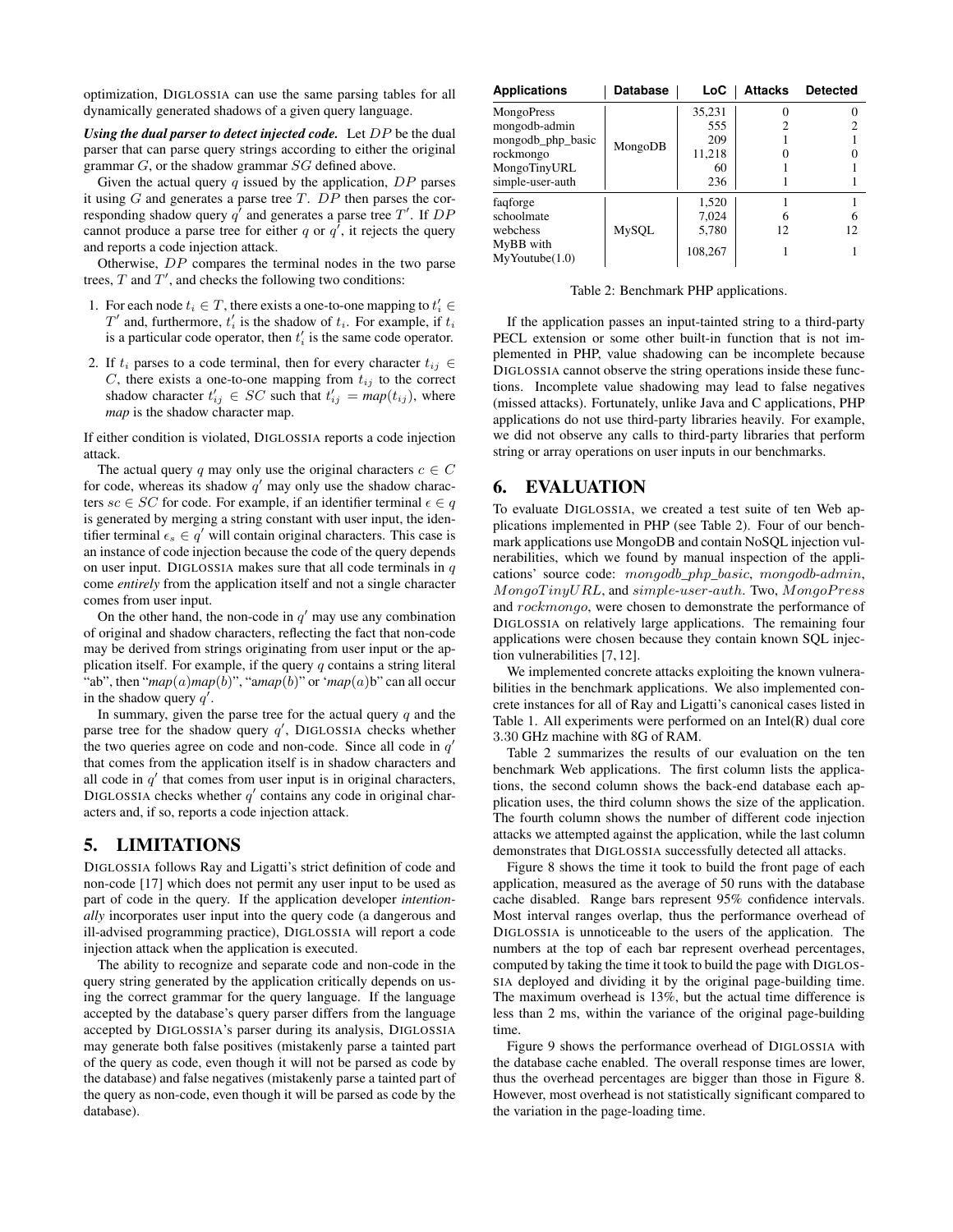

Figure 8: Performance overhead of DIGLOSSIA with the database cache disabled.



Figure 9: Performance overhead of DIGLOSSIA with the database cache enabled.

These experimental results show that DIGLOSSIA accurately detects SQL and NoSQL code injection attacks with virtually unnoticeable performance overhead.

## 7. CONCLUSION

To the best of our knowledge, DIGLOSSIA is the first tool capable of *accurately* detecting both SQL and NoSQL injection attacks on server-side PHP applications at runtime, without any modifications to applications or back-end databases.

DIGLOSSIA follows Ray and Ligatti's definition of code and non-code, combined with very precise character-level taint tracking, and thus avoids the false positives and false negatives of prior tools for detecting code injection attacks. In tandem with the execution of the application, DIGLOSSIA remaps all characters introduced into the query by the application itself into a shadow character set, while leaving the characters that originate from user input intact. The resulting query and its shadow are then analyzed using a *dual parser* that can parse both the original and shadow query languages. Dual parsing is the main technical innovation of this work. Any discrepancy between the parse trees of the query and its shadow, or the presence of any original characters in the code of the shadow query indicate that the code of the actual query is tainted by user input and thus a code injection attack has occurred.

DIGLOSSIA imposes negligible performance overhead and does not require any changes to the existing applications, databases, Web servers, or Web browsers. It can be easily added to the PHP environment and is ready to deploy today.

Acknowledgments. We are very grateful to Venkat Venkatakrishnan for his insightful critique of an early version of this research, and to Jay Ligatti for his comments on a draft of this paper. This work was partially supported by the NSF grants CNS-0746888, CNS-0905602, SHF-0910818, CCF-1018271, and CNS-1223396.

#### 8. REFERENCES

- [1] S. Bandhakavi, P. Bisht, P. Madhusudan, and V. N. Venkatakrishnan. CANDID: Preventing SQL injection attacks using dynamic candidate evaluations. In *CCS*, 2007.
- [2] S. Boyd and A. Keromytis. SQLrand: Preventing SQL injection attacks. In *ACNS*, 2004.
- [3] E. Chin and D. Wagner. Efficient character-level taint tracking for Java. In *SWS*, 2009.
- [4] CVE Details.
	- http://www.cvedetails.com/vulnerabilities-by-types.php.
- [5] W. Halfond, A. Orso, and P. Manolios. Using positive tainting and syntax-aware evaluation to counter SQL injection attacks. In *FSE*, 2006.
- [6] N. Jovanovic, C. Kruegel, and E. Kirda. Pixy: A static analysis tool for detecting Web application vulnerabilities. In *S&P*, 2006.
- [7] A. Kieżun, P. Guo, K. Jayaraman, and M. Ernst. Automatic creation of SQL injection and cross-site scripting attacks. In *ICSE*, 2009.
- [8] A. Liu, Y. Yuan, D. Wijesekera, and A. Stavrou. SQLProb: A proxy-based architecture towards preventing SQL injection attacks. In *SAC*, 2009.
- [9] V. Livshits and M. Lam. Finding security vulnerabilities in Java applications with static analysis. In *USENIX Security*, 2005.
- [10] mongoDB production deployments. http://www.mongodb.org/about/production-deployments/.
- [11] R. Mui and P. Frankl. Preventing web application injections with complementary character coding. In *ESORICS*, 2011.
- [12] MyYoutube MyBB Plugin 1.0 SOL Injection. http://www.exploit-db.com/exploits/23353.
- [13] A. Nguyen-Tuong, S. Guarnieri, D. Greene, and D. Evans. Automatically hardening Web applications using precise tainting. In *SEC*, 2005.
- [14] NoSQL. http://nosql-database.org/.
- [15] NoSQL injection attack on Diaspora. http://www.kalzumeus.com/2010/09/22/security-lessonslearned-from-the-diaspora-launch/.
- [16] T. Pietraszek and C. Berghe. Defending against injection attacks through context-sensitive string evaluation. In *RAID*, 2006.
- [17] D. Ray and J. Ligatti. Defining code-injection attacks. In *POPL*, 2012.
- [18] R. Sekar. An efficient black-box technique for defeating Web application attacks. In *NDSS*, 2009.
- [19] S. Son and V. Shmatikov. SAFERPHP: Finding semantic vulnerabilities in PHP applications. In *PLAS*, 2011.
- [20] Z. Su and G. Wassermann. The essence of command injection attacks in Web applications. In *POPL*, 2006.
- [21] B. Sullivan. Server-side JavaScript injection. http://media.blackhat.com/bh-us-11/Sullivan/BH\_US\_11\_Sullivan\_Server\_Side\_WP.pdf, 2011.